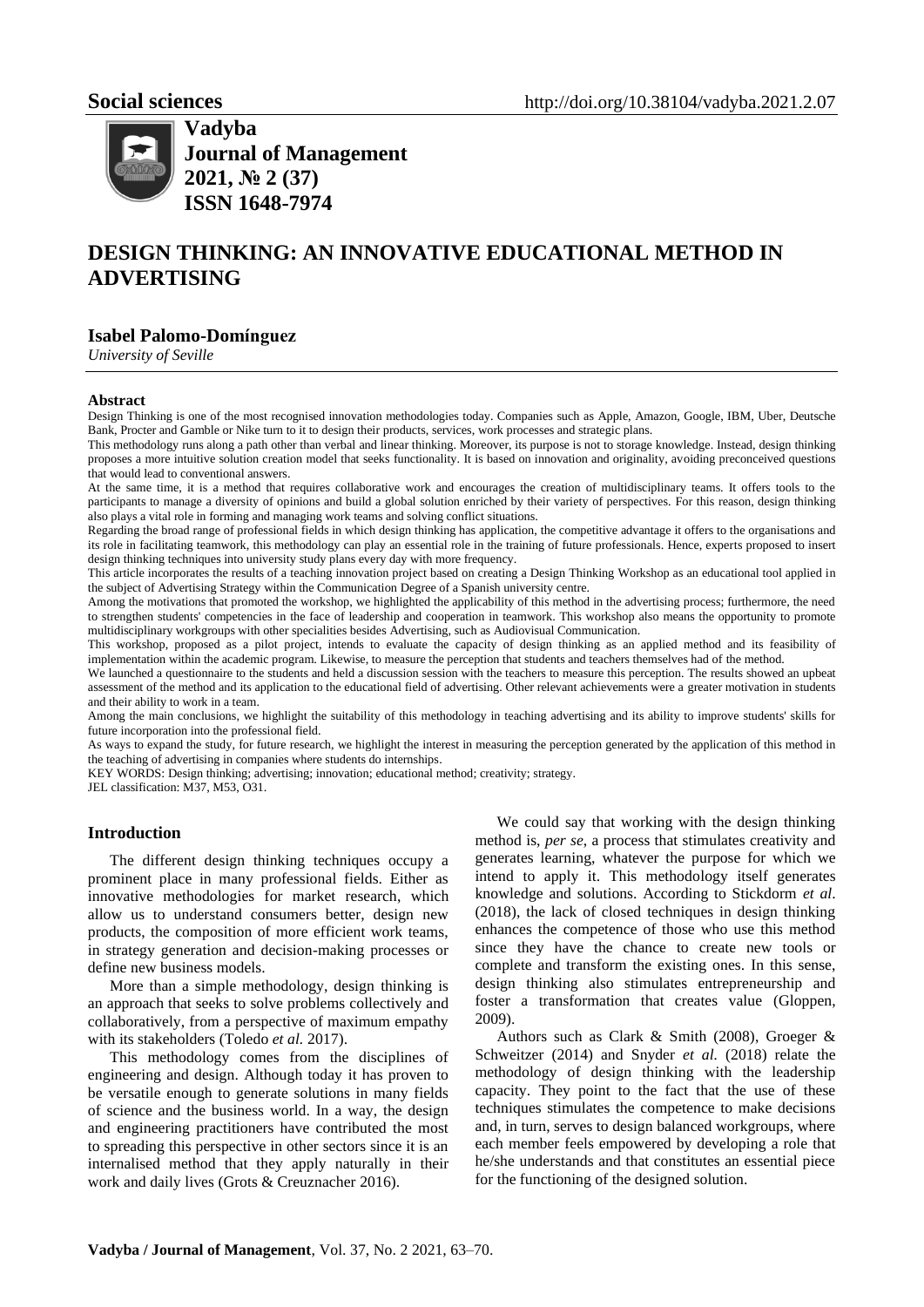Miller (2017) wonders if design thinking, more than a method or philosophy, is a new liberal art. Instead, 'the' new liberal art. All this is in the context of a world where the most developed countries promote the liberal arts as a means to reinforce innovation and human capital, with an alleged enzymatic effect to impulse a more competitive global economy.

In a market as dynamic as that of Communication, design thinking acquires an especially significant relevance; since its professionals are required to know new methodologies that facilitate teamwork, improving the results of the projects and their development processes.

Specifically, in the case of Advertising, techniques are needed that provide an innovative approach and allow us to know the recipient we are addressing in greater depth. On the other hand, and without detriment to specialised knowledge, this labour sector demands highly versatile professionals capable of developing multidisciplinary and multimedia projects, being very important the mastery of diverse communication techniques.

From the perspective of the communication process (Rodrigo, 1995), advertising is characterised by having two issuers: on the one hand, the advertiser and on the other, the agency. When talking about design thinking, we can affirm that this method is present in both scenarios. One of the areas in which this methodology has the most significant impact is in the marketing departments of large companies, especially those seeking to promote change through innovation (Luchs et al., 2015; Reinecke, 2016).

Meanwhile, in advertising agencies, the application of design thinking techniques is practised daily as springs that activate the strategic and creative approach of the campaigns. Thus, tools such as 'brainstorming', 'sketchnoting' or 'personas', typically considered within the spectrum of design thinking (Panke, 2019), are frequently used in advertising agencies worldwide (García-Uceda 2011).

Furthermore, scientific research in Communication is another context where design thinking builds solutions. Not only as an object of study but also as the research method. For example, we quote Ngamvichaikit (2021), who developed a working model based on design thinking to solve a problematic situation. The author analyses the complex reality of digital advertising in pharmaceutical companies and focuses on the conflict situation that arises between the interests of advertisers, the respect for the rights of users and consumers, the possibilities offered by the new advertising media and the slow pace of legislation, which has not yet given response to situations related to digital media.

In short, given all the possibilities that design thinking presents in the professional development of the Communication and Advertising sectors, we consider the suitability of applying it in the academic field as an instrument for the training of university students in these disciplines. It seems logical and necessary to start preparing future professionals with the tools that will allow them to achieve a more competitive and advanced position in the market.

# **Theoretical framework**

### **An approach to the design thinking methodology**

This method began to develop in the past decade of 70 at Stanford University with a theoretical approach. It quickly burst onto the business scene and started to have a practical application in prestigious design consultancies such as IDEO (Romero & Duarte 2016).

The method provides a work scheme that facilitates the generation of innovative ideas. Its main characteristics include a non-linear way of thinking, its ability to integrate different disciplines, favour collaborative work and focus its attention on the human being (Brown 2009; Gonen 2019). In this sense, the Institute of Design at Standford (2012:3) describes the correct application of the method from the following premises:

- "Human centred": Design addresses people; people are the source of inspiration and the final jury on the quality of the design.
- "Show, don't tell": It is necessary to communicate in a visual, universal, powerful way, connected with emotions.
- "Radical collaboration": It is impossible to do design thinking individually. Collaboration is synonymous with enrichment.
- "Mindful of process": Those who put the method into practice must know its purpose and structure, becoming aware of the function that each step fulfils.
- "Culture of prototyping": The prototype not only serves to validate the idea but is also part of the innovation process.
- "Bias towards action": Thinking only works when it leads to action.

It is convenient to differentiate design thinking from what Johansson-Sköldberg *et al.* (2013) call the discourse of "designerly thinking". This last concept refers to the academic study of the professional practice of designers. That is designerly thinking analyses the designers' skills and abilities. It also reflects on their capacity for nonverbal thinking and generates a theoretical construct based on these issues.

However, design thinking goes beyond the strict scope of design, proposing a practical problem-solving method that is not only aimed at designers. In other words, design thinking involves transferring the mental operation of design to other professional fields, such as administration or management.

The method includes five phases (Romero & Duarte 2016; Pande *et al.* 2020). In a journey through them, we can see parallels with the advertising creation process (Tevi & Koslow 2018; Turnbull & Wheeler 2017).

Phase 1: Empathise. It is an obligatory first step that connects with the interests and needs of the recipient, public or audience for whom we intend to develop the design. Design thinking is very similar to the advertising strategy, which requires knowing the target to support the rest of the elements of the plan.

Phase 2: Define. It consists of defining and describing a work perspective based on the users' needs and their insights. In advertising, insights generate an affective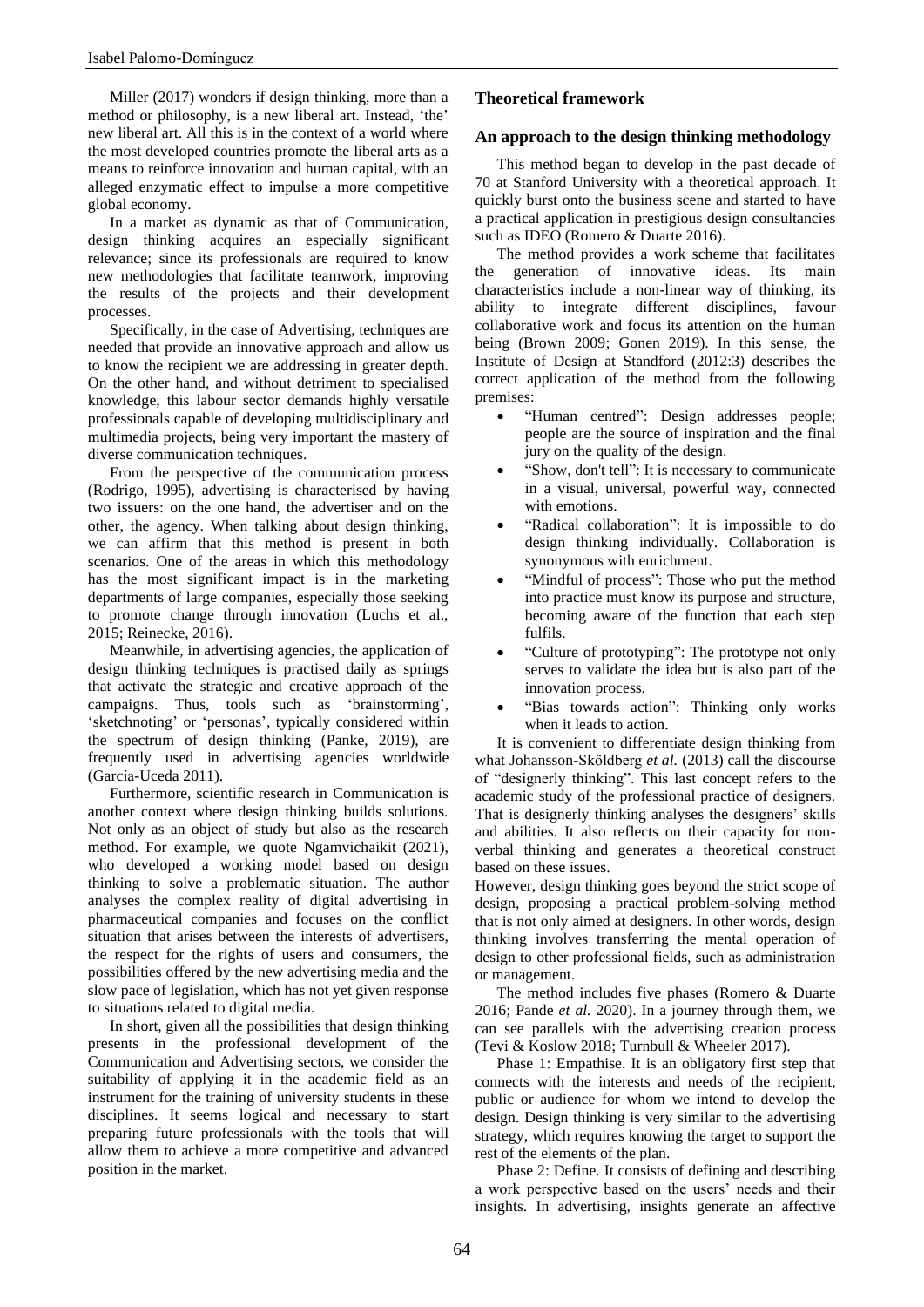bond between the brand and the public; they promote an emotional connection that appears to go beyond the purely commercial intentions of conventional advertising. They serve to build a bridge between the brand and the consumer, growing a deep and symbolic relationship. "An insight is that revelation or discovery about the ways of thinking, feeling or acting of the consumer fresh and not obvious, that allow to feed communication strategies, branding and innovation" (Quiñones 2013:34). Sometimes, the term insight is overused to designate any element that elicits the identification of the public. The experts consulted by Sebastián-Morillas *et al.* (2020:346) highlight the need to resort to authentic and powerful insights that are "a consensual, universal or revealing truth".

Phase 3: Ideate. At this point, it is time to articulate the concept, turn it into an idea. Both for this method, as in advertising, the use of the brainstorming tool facilitates creative production. It releases mental blocking as a solution to fight against the stress that involves the obligation to generate an idea, leaving the mind free to suggest any element, image, concept or word that freshly comes to thought when addressing a specific topic (Putman & Paulus 2009).

Phase 4: Prototype. In this phase, the idea is embodied, made tangible so that others can understand it and understand the elements that constitute it. In addition, this phase serves to check if all the previous elements constitute a complete and functional whole. This step, continuing with the analogy with advertising, would be assimilated to elaborating the demo of a tv commercial from its storyboard.

Phase 5: Test. Finally, we can evaluate the performance achieved and capture user feedback. It is the moment to assess the achievements and apply the possible rectifications or improvements for future projects. In advertising, this phase occurs in the campaign pretest and posttest.

Other authors propose a more open description of the model, warning that the phase structure is not so closed (Johansson-Sköldberg *et al*. 2013; Puga *et al*. 2018). However, it is necessary to alternate divergent and convergent phases (Brown 2009; Cross 2011). Thus, in the empathising phase, new members are sought who offer new knowledge or needs; that is, the spectrum broadens (divergent phase). In the definition step, this information is summarised (convergent phase). Subsequently, the process is reopened in search of a variety of ideas (divergent phase). In the prototype, the project materialises in a body (convergent phase). As a closing, another opening step seeks to know the valuation of other users (divergent phase).

Given the versatility and flexibility that the design thinking methodology presents, the variety of techniques developed from this perspective is wide. The researcher Panke (2019) counted up to 47 different tools, including journey maps, role play, focus groups or mindmaps.

Two of the most popular design thinking techniques are empathy maps and LEGO® SERIOUS PLAY®, both developed in the workshop proposed in our research. Empathy maps seek to get into another person's shoes to understand him/her better. This person can be a client, a consumer, a competitor, a co-worker. The method uses a

canvas with four quadrants in which the participants answer four questions about the analysed person: what he/she says, what he/she does, what he/she thinks, what he/she feels. The information to answer these questions comes from observing the subject and conducting interviews (Valentim *et al.* 2017).

LEGO® SERIOUS PLAY® "is a method that enables constructive reflection and dialogue processes. During a structured process, participants use LEGO bricks to create models that express their thoughts, reflections and ideas" (Lego 2010: 12). It includes four phases: during the first, the participants become familiar with the challenge they are pursuing; in the second, they begin to build by letting their hands express their ideas and thoughts; in the third, reflect and explain what they have built and justify the reasons; finally, they incorporate the knowledge acquired in the previous phases and through the feedback of the other participants. As of June 2010, LEGO® SERIOUS PLAY® is an open-source tool that can be used, shared and adapted by everyone who makes the proper attribution reference.

# **Application and scope of the design thinking methodology**

For innovative organisations that intend to lead a competitive change, the design thinking method provides a new approach to problems, which is a first step to achieving more original solutions. In addition, these solutions are more interesting when they incorporate the judgment of the consumers. Nevertheless, it is not easy to deal with all the different ideas by those who participate in the project and consumers' opinions. It is necessary to find a technique that allows us to work with varied proposals, sometimes even contradictory and reconcile them in a global solution. One of the significant advantages that design thinking provides is offering a multitude of techniques that share a common methodological philosophy and offer instruments for participants to collaborate, debating, managing and building consensus based on diversity of knowledge and points of view (Liedtka 2018); what we have previously described as a process that evolves from divergent phases to convergent phases (Brown 2009, Cross 2011).

As already noted, the applications of this methodology are extraordinarily varied. It promotes differentiation in a highly competitive environment in the business field. It generates ideas and new products, new experiences for the user and strategic plans (Serrano & Blázquez 2016).

For example, a revealing case is in software engineering and the role of design thinking in improving interface design and user experiences. On this occasion, the method serves to value the subjectivity provided by different users and specify it in a solution efficiently, shortening the research time of developers (Márquez *et al.* 2021).

In the case of advertising agencies, design thinking generates a competitive advantage and encourages those agencies that put it into practice to anticipate the changing reactions of the public, launching surprising and better-received proposals. At the same time, design thinking becomes an essential tool for joint work between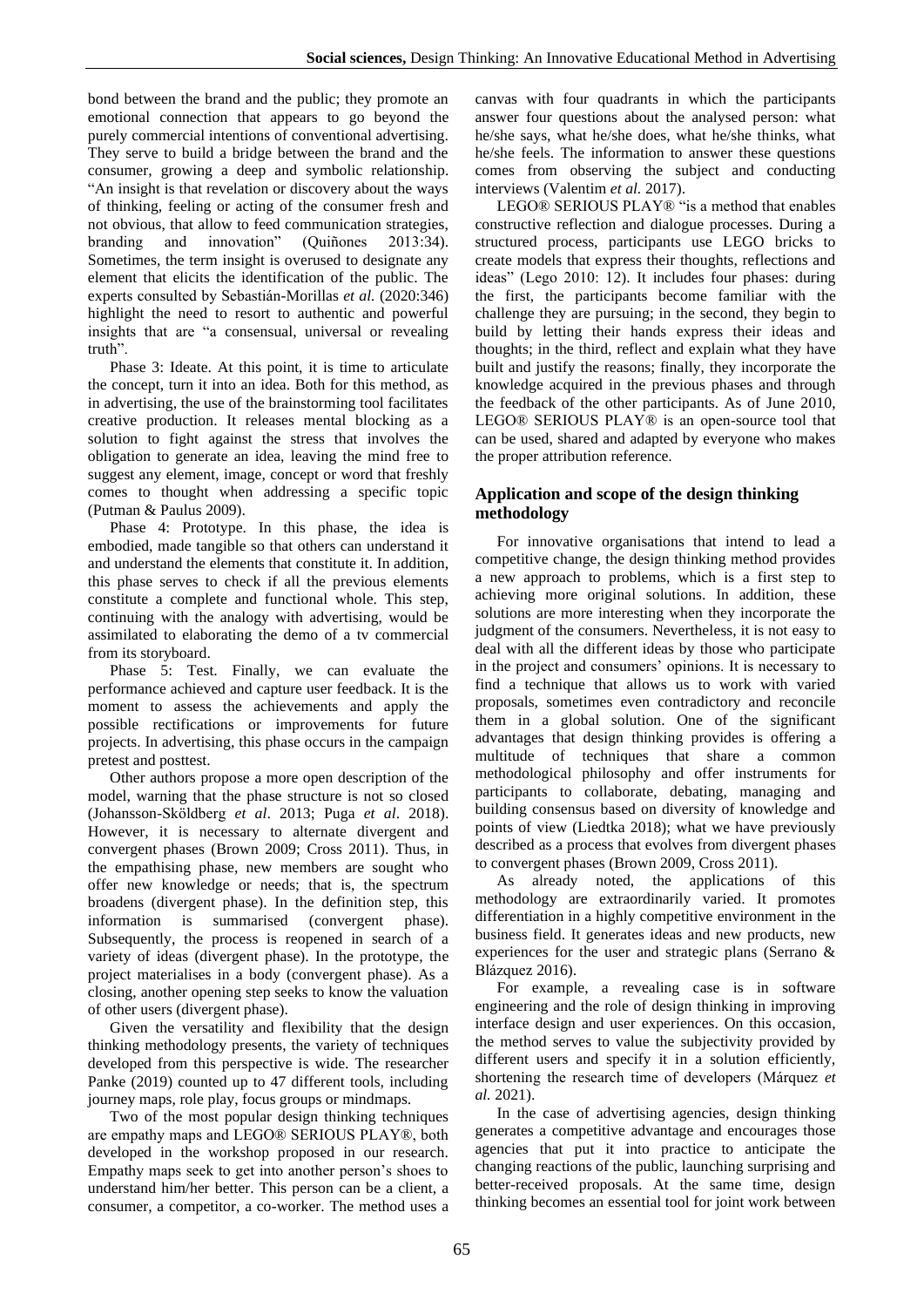the agency and the advertiser to define strategic elements such as the briefing or the communication plan. Furthermore, it facilitates taking information from the advertiser to the agency and the collaborative work between both parties (Qupt *et al.* 2019).

Considering that design thinking provides competitive value in the current labour market, it is logical to think about the need to make an effort to incorporate it into university study plans, as is frequently recommended in studies in business sciences and communication sciences (Arias-Flores 2019; Cevallos 2015; IDEO 2012; Lee & Benza, 2015; Panke 2019; Puga *et al.* 2018).

# **Project description**

### **Workshop context**

Under the title "Initiation Workshop to Design Thinking applied to Advertising Strategy", the teaching innovation project was developed during April and May 2019 at the San Isidoro University Centre (attached to the Pablo de Olavide University, Seville, Spain).

It was addressed to students in Third Year Degree in Communication, specialising in Advertising and Public Relations, within the subject Advertising Strategy. Due to its interdisciplinary nature, the project also aimed to reinforce the students' audiovisual skills.

Before designing the workshop, we analysed the possible uses of the method concerning the specific contents of this subject. Among others, we identified the following ones:

- Work hand in hand with the advertiser, knowing his point of view, needs, motivations and interests.
- Identify the opportunities of new products before their audiences; design their differential advantage and positioning.
- Know in-depth consumers, their psychographic profile and interaction with brands.
- Evaluate the effect generated by advertising messages on consumers, the reason for such effects and, ultimately, measure the results of advertising campaigns.
- Develop innovative and efficient strategies, fully adapted to the target market.
- Achieve a global vision of the brand, specifying the messages and means to reach the target audience.

On the other hand, the workshop responded to a need identified in the students. The teachers noticed that the students had difficulties coping with collaborative work, mainly when composing work teams and distributing responsibilities. In this sense, the workshop was proposed as a reinforcement to help them acquire this competence.

In short, the project arose with the future intention of establishing interdisciplinary workgroups among students from the specialities in Advertising and Audiovisual Communication, intending that they develop collaborative tasks and generate arguments for discussion and analysis between different labour sectors.

# **Didactic purposes of the workshop**

- Teach an innovative and versatile methodology in the advertising field.
- Provide students with tools that promote strategic and creative thinking focused on teamwork.
- Train the students to jump into the professional field. This aspect implies reinforcing the students' audiovisual skills to give them a greater degree of autonomy in the production of audiovisual pieces with different discursive strategies.

# **Structure of the workshop**

Sixteen students participated in the workshop, fifteen of them from the speciality of Advertising and Public Relations and one guest student from the speciality of Audiovisual Communication.

They worked distributed in three teams; each focused on creating a campaign for an advertiser from the actual marketplace. There was also an audiovisual coverage of the main session to make a video with the workshop's conclusions.

The entire workshop included six work sessions distributed in the following phases:

Preparation phase:

Session 1. Theoretical introduction to Design Thinking. After explaining the method, we practiced various design thinking techniques to define an advertiser's objectives and know its target audience. Moreover, we provided the students with didactical material and references to delve into the design thinking method.

Session 2. Students received a short training reinforcement to refresh their audiovisual skills, already acquired in the previous subject of Audiovisual Technology.

• Development phase:

Session 3. Workshop. The three groups mentioned developed a session of LEGO® SERIOUS PLAY® to design the copy strategy of the advertiser for whom they had decided to work. The students themselves carried out an audiovisual coverage of the process that includes recording testimonies and explanations about the application of the method. Subsequently, students edited a summary video with the main conclusions.

Results and evaluation phase:

Session 4. Viewing, assessment and debate. The class watched the videos and discussed the performance of the workshop, assessing the learning acquired and the strategic conclusions reached.

Session 5. Evaluation by the students. The students responded to a questionnaire to evaluate the developed workshop. The completion of it was voluntary and anonymous.

Session 6. Evaluation by the teaching staff. The teachers reviewed the entire process, analysed the students' evaluations and shared their impressions about the workshop's relevance as an innovative learning tool, raising criticisms and improvements for a possible future edition. They wrote the memory.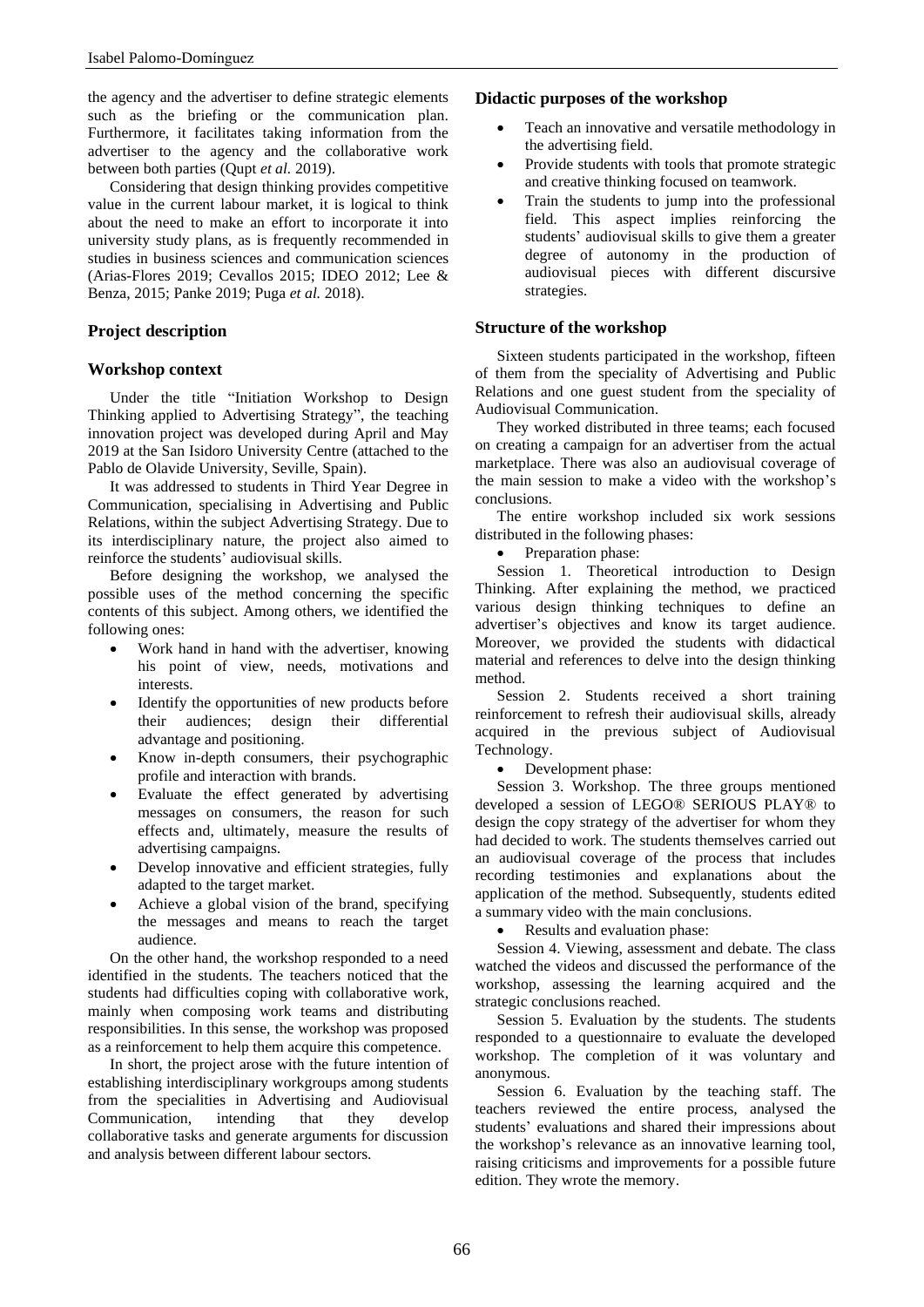#### **Methodology**

#### **Research Objects**

- Investigate and assess the perception of students and teachers about the expediency of applying the design thinking method in the subject of Advertising Strategy.
- Examine the feasibility of applying this methodology in the academic program and its work schedule.
- Determine whether the design thinking workshop can be replicated or not in other subjects of the Degree.

# **Evaluation techniques**

- Questionnaire to students. Participation is voluntary and anonymous. The questionnaire includes three closed-ended questions with a 5 point Likert scale; and three open-ended questions.
- Discussion session carried out with the lectures and subsequent memory writing.

#### **Results**

### **Student's evaluation**

Of the 16 students in the workshop, 15 participated in its evaluation.

In the first three questions, they were asked to give their assessment on a 5-point Likert scale, where 1 represents the minimum value, 5 corresponds to the maximum and 3 is the intermediate position.

The interquartile range  $(k = q3-q1)$  measures the degree of consensus in the group response. According to Mateos-Ronco & Server (2011), on a 5-point Likert scale, the acceptable level of consensus occurs when the interquartile range is equal to, or less than 1 ( $k \le 1$ ), and unanimity occurs when  $k = 0$ .

To the question 1 (Q1), "In your opinion, do you consider the workshop was well connected with the contents of the subject?" the answers obtained are shown in Table 1 and Fig. 1.

60% of the students affirmed that the design thinking workshop was "absolutely connected" with the subject's contents (5 points). Likewise, the average valuation (mean) is 4.53. Regarding the distribution of the responses, we observe that this score represents the set of answers, considering that the interquartile range (k) is 1.

**Table 1.** Responses to Q1



To the Q2, "In your opinion, was it useful to get a deeper understanding of the advertiser brand and define its copy strategy?" the answers obtained are shown in Table 2 and Fig. 2.

In this question, there was a unanimous response from the group  $(k = 0)$ , where the bell curve is slightly shifted to the right (negative asymmetry); that is, there are more responses above the mean (4.13).

**Table 2.** Responses to Q2

| <b>Responses</b>               |      |      |                             |                |       |
|--------------------------------|------|------|-----------------------------|----------------|-------|
| Point                          |      | 2    | 3                           |                | 5     |
| Freq.                          |      |      | $\mathcal{D}_{\mathcal{A}}$ | q              |       |
| $\frac{0}{0}$                  |      |      | 13.3%                       | 60%            | 26,7% |
| <b>Distribution parameters</b> |      |      |                             |                |       |
| Mean                           | Med. | Mode | $q_1$                       | q <sub>2</sub> | k     |
| 4.13                           |      |      |                             |                |       |

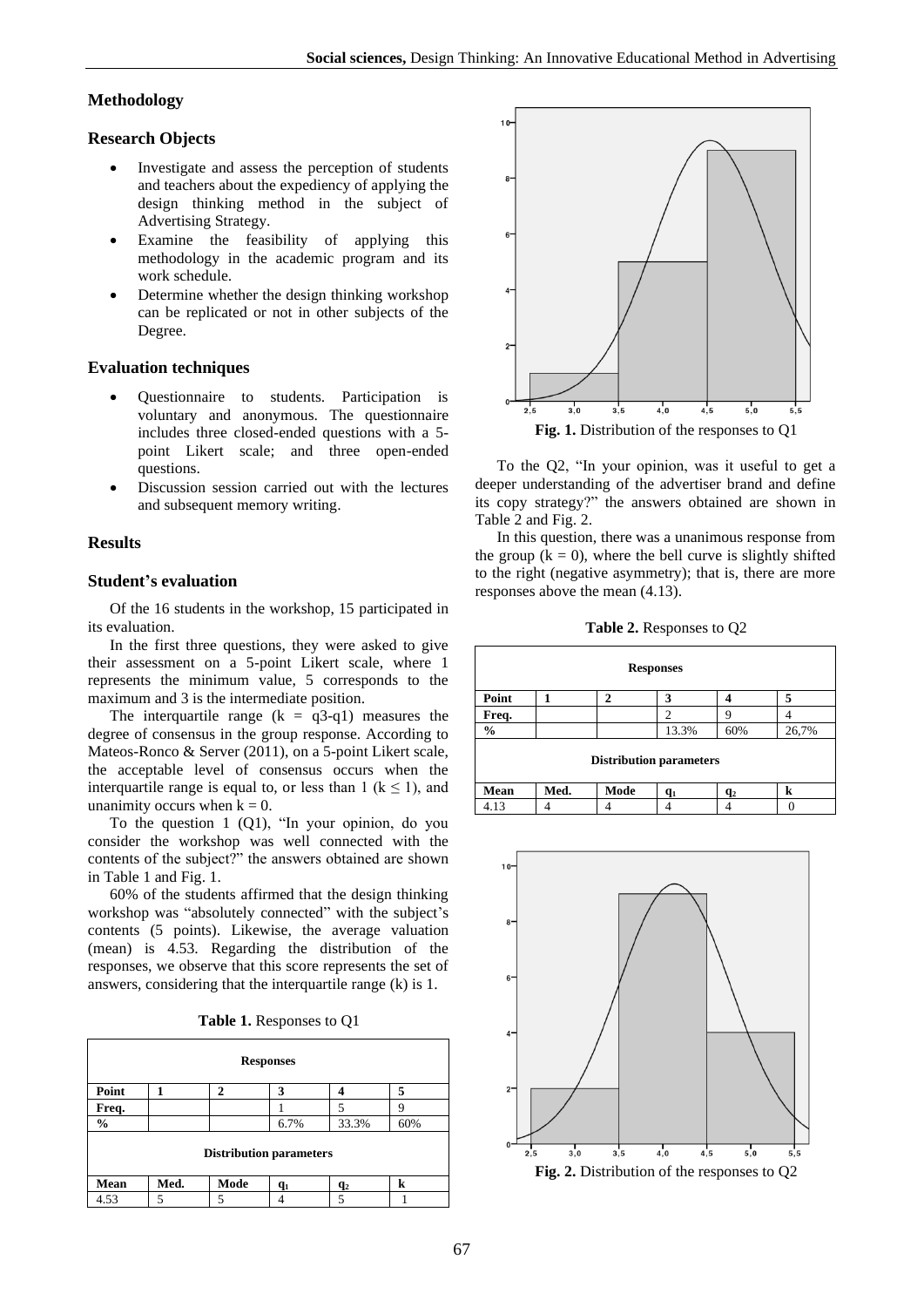To the question, "In your opinion, was the design thinking workshop a profitable learning for the professional practice of advertising?" the answers obtained are shown in Table 3 and Fig. 3.

On this occasion, the average assessment of the group of students is 4.33. The mode and the median also coincide around the value 4. Again, we got a consistent group response, with a bell curve slightly displaced to the left (positive asymmetry), which shows more responses below the mean value.

**Table 3.** Responses to Q3 **Responses Point 1 2 3 4 5 Freq.** | | | | | | 10 | 5 **%** 66.7% 33.3% **Distribution parameters**  $M$ ean |  $M$ ed. |  $M$ ode |  $q_1$  |  $q_2$  | k 4.33 4 4 4 5 1



To the open-ended question, "Use three words to assess the design thinking workshop", the answers obtained reveal an upbeat assessment on the method in which innovation and cooperative work are the main advantages founded (Fig. 4).



**Fig. 4.** Distribution of the responses to Q4

To the open question, "Concerning possible future editions of the workshop, what aspect would you propose to improve?" the students who responded supported the continuation of this method in following years and within other subjects (Fig. 5).



**Fig. 5.** Distribution of the responses to Q5

To the open question "Observations", the students who answered provides the following comments:

"It is useful because it implies leaving the type of habitual practices, being entertaining and favouring the sharing of knowledge among colleagues".

"It was a positive fact that a student from another speciality (Audiovisual Communication) also participated".

"These types of workshop facilitate learning and bring the student closer to the professional market framework."

"It helps the cohesion of the group".

"It serves to know the advertiser from an unusual point of view".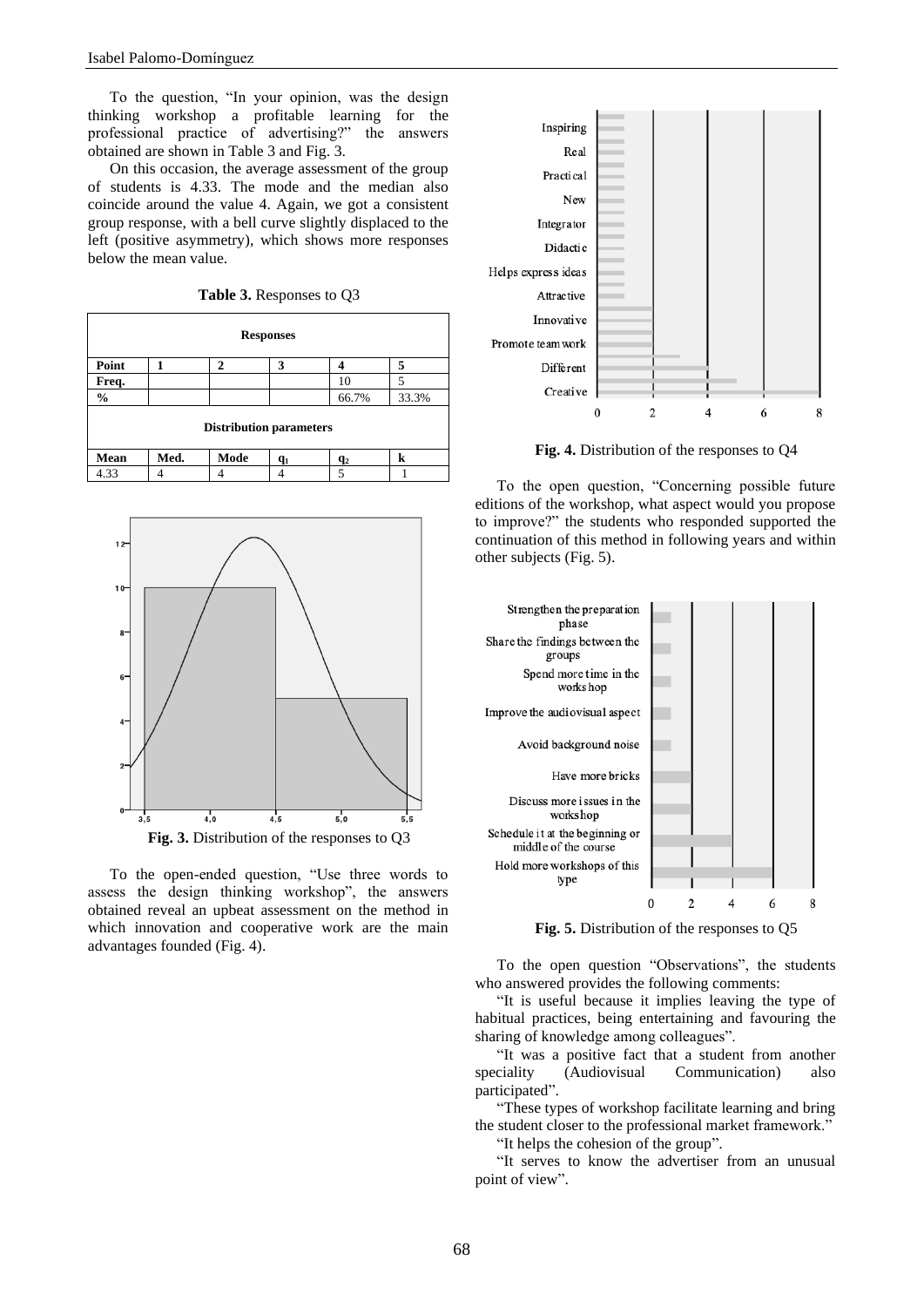#### **Lecturer's evaluation**

In general, the assessment of the lecturers involved is very positive. They constated the achievement of the workshop's didactical purposes and highlighted a significant level of motivation and satisfaction in the students.

With a view to possible future editions, the lecturer proposed the following improvements:

- Avoid developing the workshop at the end of the academic year, which may be more profitable at the beginning or in the middle.
- Explore other techniques within this methodological approach to applying other workshop versions in this or other subjects.
- Explore the possibility of opening the workshop to volunteer students of other specialities of the Communication Degree (Audiovisual Communication and Journalism).

#### **Subsequent workshops**

After an upbeat assessment of the results obtained in the workshop, two new design thinking workshops took place in the following academic year (2019-2020).

One of the workshops in the context of the same subject, Advertising Strategy. In this case, it focussed on the study of the target audience. For this, the empathy map (a design thinking tool) complemented the advertising technique of the buyer persona. The hybridisation of both procedures was of particular interest.

The other workshop was developed on the subject of Corporate Communication. The students themselves had to choose which specific design thinking tool could be more suitable to manage a situation of internal communication crisis in an organisation.

#### **Discussion and conclusions**

The evaluation of the workshop provided by students and lecturers allows us to respond to the research objectives. Likewise, the realisation in the following academic year of two new workshops inspired by the design thinking method has a probative value, as it demonstrates the perceived suitability, viability, and applicability in other subjects of the degree.

The workshop carried out has been innovative, exciting and motivating for the students, helping them work in groups and develop their strategic thinking. At the same time, it has served as a connection with the business reality of our time, characterised by being diverse, changing and where creativity and versatility are essential.

Among its strong points as a didactic tool, we can affirm that the workshop is related to the contents of the subject and, in general, to the work processes of advertising. Likewise, its application with academic purposes is viable due to the use of resources, time and teaching staff that it requires.

This type of workshop brings students closer to practical knowledge that will improve their skills when they enter the job market. In addition, as it is a technique that promotes creative thinking, it will strengthen the students' capacities for adaptation and search for innovative solutions in advertising and other fields.

As a means of improvement in the face of possible editions, we suggest extending the evaluation of the method to active professionals in the advertising, audiovisual communication or journalism sector. We propose to conduct a new survey in the companies where the students carry out their internships in the final cycle of their degree.

In short, this real experience shows that the design thinking methodology is applicable and beneficial for teaching in the area of Communication, more specifically advertising. In addition, we offer information on the organisation of the workshop, its strengths, weaknesses and proposals for improvement. For these reasons, we understand that this research will be of interest to professionals in university education and companies that seek to improve the skills of their students and employees when working as a team and creating innovative solutions.

#### **References**

- Arias-Flores, H., Jadán-Guerrero, J., & Gómez-Luna, L. (2019). Innovación educativa en el aula mediante Design Thinking y Game Thinking. *Hamut'ay, 6*(1), 82-95.
- Brown, T. (2009). *Change by Design: How Design Thinking Transforms Organizations and Inspires Innovation.* Harper Collins, New York.
- Cevallos, J. R. D. (2015). *Plan de negocio de Lecolective: cómo crear una agencia de diseño y publicidad.* Universidad de Comillas, Madrid.
- Clark, K., & Smith, R. (2008). Unleashing the power of design thinking. *Design Management Review, 19*(3), 8-15.
- Cross, N. (2011). Design thinking: Understanding how designers think and work. Oxford, Berg.
- García-Uceda, M. E. (2011). *Las claves de la publicidad.* ESIC Editorial, Madrid.
- Glen, R., Suciu, C., & Baughn, C. (2014). The need for design thinking in business schools. *Academy of management learning & education, 13*(4), 653-667.
- Gonen, Esra (2019). Tim Brown, Change by Design: How Design Thinking Transforms Organizations and Inspires Innovation. *Markets, Globalization & Development Review, 4*(2).
- Groeger, L., & Schweitzer, J. (2014, July). Transformational leadership, design thinking and the innovative organization. In *European Group for Organizational Studies Conference*, [revised 2021 09 15], https://bit.ly/2XjY4KF
- Grots, A., & Creuznacher, I. (2016). *Design Thinking: Process or Culture?* In Walter Brenner & Falk Uebernickel (ed.), *Design Thinking for Innovation*, 183–191. Springer, Cham.
- Gloppen, J. (2009). Perspectives on design leadership and design thinking and how they relate to European service industries. *Design Management Journal, 4*(1), 33-47.
- IDEO (2012). *Design Thinking for Educators* [revised 2021 09 10], https://bit.ly/3CdtGQN
- Institute of Design at Standford (2012). *Mini guía: una introducción al Design Thinking* [revised 2021 09 11], https://bit.ly/3Efjqtf
- Johansson‐Sköldberg, U., Woodilla, J., & Çetinkaya, M. (2013). Design thinking: past, present and possible futures. *Creativity and innovation management, 22*(2), 121-146.
- Lee, C., & Benza, R. (2015). Teaching Innovation Skills: Application of Design Thinking in a Graduate Marketing Course. *Business Education Innovation Journal, 7*(1), 43- 50.